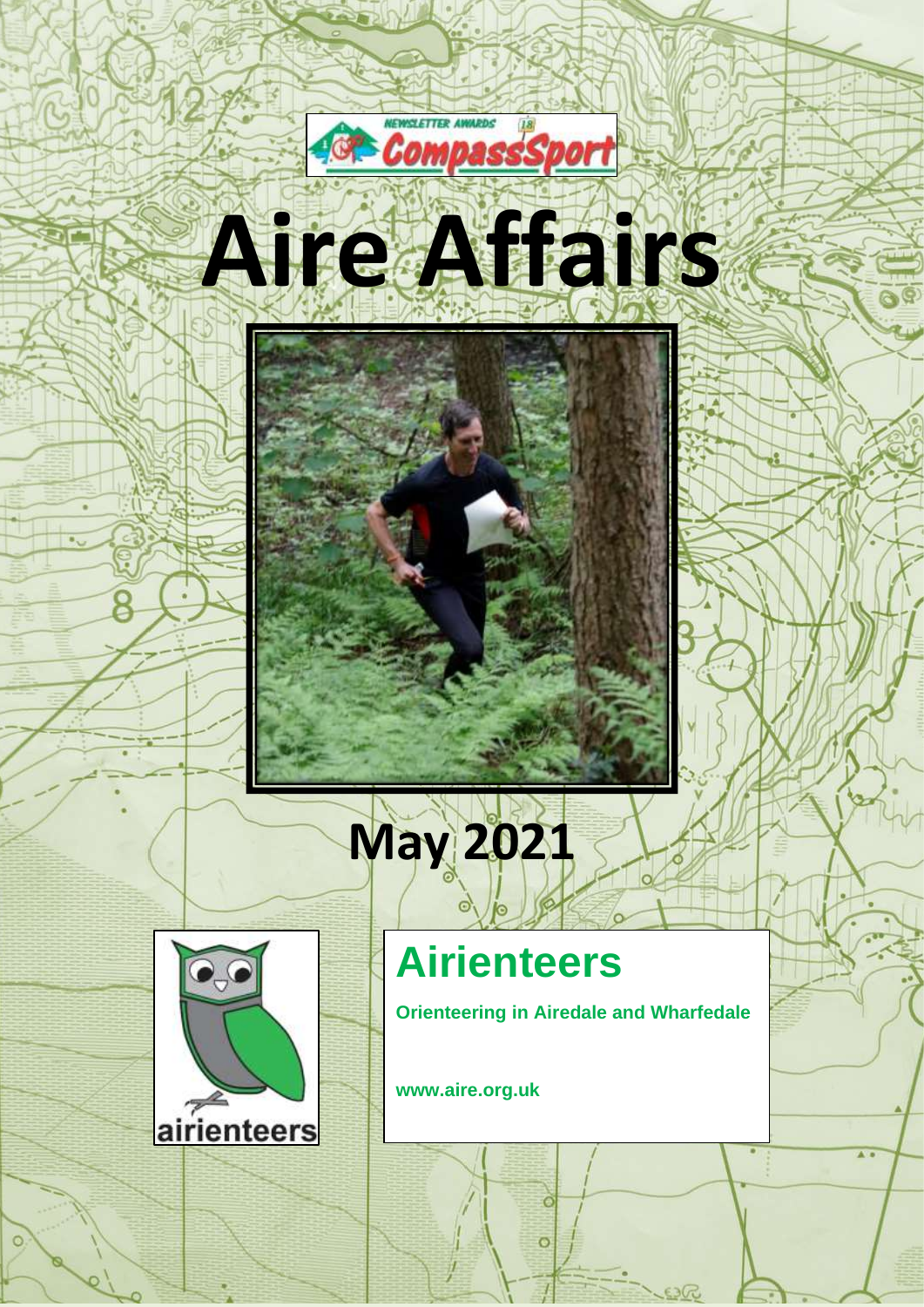

## **Contents**

**AIRE AFFAIRS** is the Club's official magazine and is available on our website www.aire.org.uk and via e-mail/paper format to all members and interested parties.

#### **CONTACTS**

| <b>CHAIR</b>                   | David Williams | chair@aire.org.uk            |              |
|--------------------------------|----------------|------------------------------|--------------|
| <b>SECRETARY</b>               | David Alcock   | secretary@aire.org.uk        | 07989 563588 |
| <b>TREASURER</b>               | Peter Jones    | treasurer@aire.org.uk        |              |
| <b>FIXTURES</b>                | Chris Burden   | chris.burdenATbtinternet.com | 01274 583853 |
| <b>MEMBERSHIP Ian Marshall</b> |                | membership@aire.org.uk       | 01943 862997 |

The cover photo shows Airienteer Dave Shelley battling his way through the undergrowth at Dawson Wood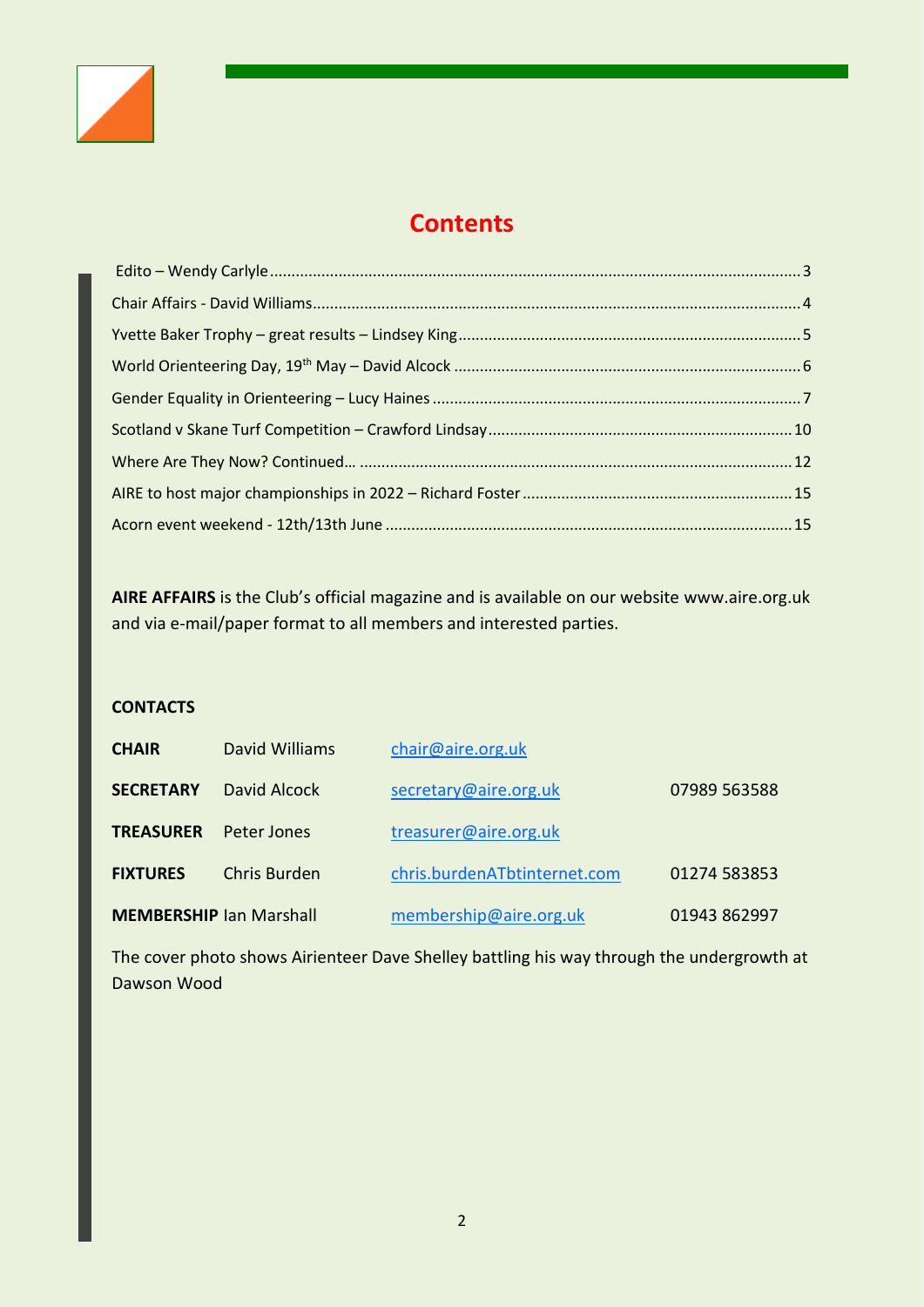

## **Edito – Wendy Carlyle**

<span id="page-2-0"></span>When Guy contacted us just prior to the Middleton Park event to ask if we could help, a couple of things occurred to me. Firstly, I had got out of the habit of checking when we were due to help at events and, secondly, our usual job in the Tent Team no longer existed in the present climate, so what did Guy need us to do? Aaarrgghh, car parking! I had visions of trying to park cars on muddy verges next to perilously deep trenches with the



rain teeming down, my nightmare job. As it turned out, we had a shorn, level field surrounded by trees, with a view of the lake and the sky was blue. Even I could manage to park cars on that, although I did quickly pass the parking bit to Tony whilst I was happy to wave folks in the right direction. I was a bit peeved that I didn't get one of those huge fingers though.

As the busy part of the day approached it was great to chat to folks we haven't seen in too long a time, to catch up on their news and families. I was enjoying that so much that I decided to forgo my run and stay in place, especially as helpers were thin on the ground and the blue sky was replaced by ominous grey. All in all it felt like a good slice of normality had returned.

I did run at the following Sunday's event at Bradley and Fixby Woods. Can you guess my mistake en route from control 6 to control 7 which cost me a few moments of head scratching??



Thank you to this issue's contributors. Following on from the last issue's catch up with Junior Squaddies and where they are now, there are three more recollections of Squad times from Ruth, Todd and Cerys. Lindsey reports on AIRE Juniors' progress in the Yvette Baker competition and David writes about Bradford Grammar's involvement in World Orienteering Day. We also find out about the Scotland v. Sweden Turf Competition. Be sure to respond to Lucy's questionnaire on Gender Equality in Orienteering and have your diaries to hand when reading Richard's round up of next year's Major Championships, hosted by AIRE.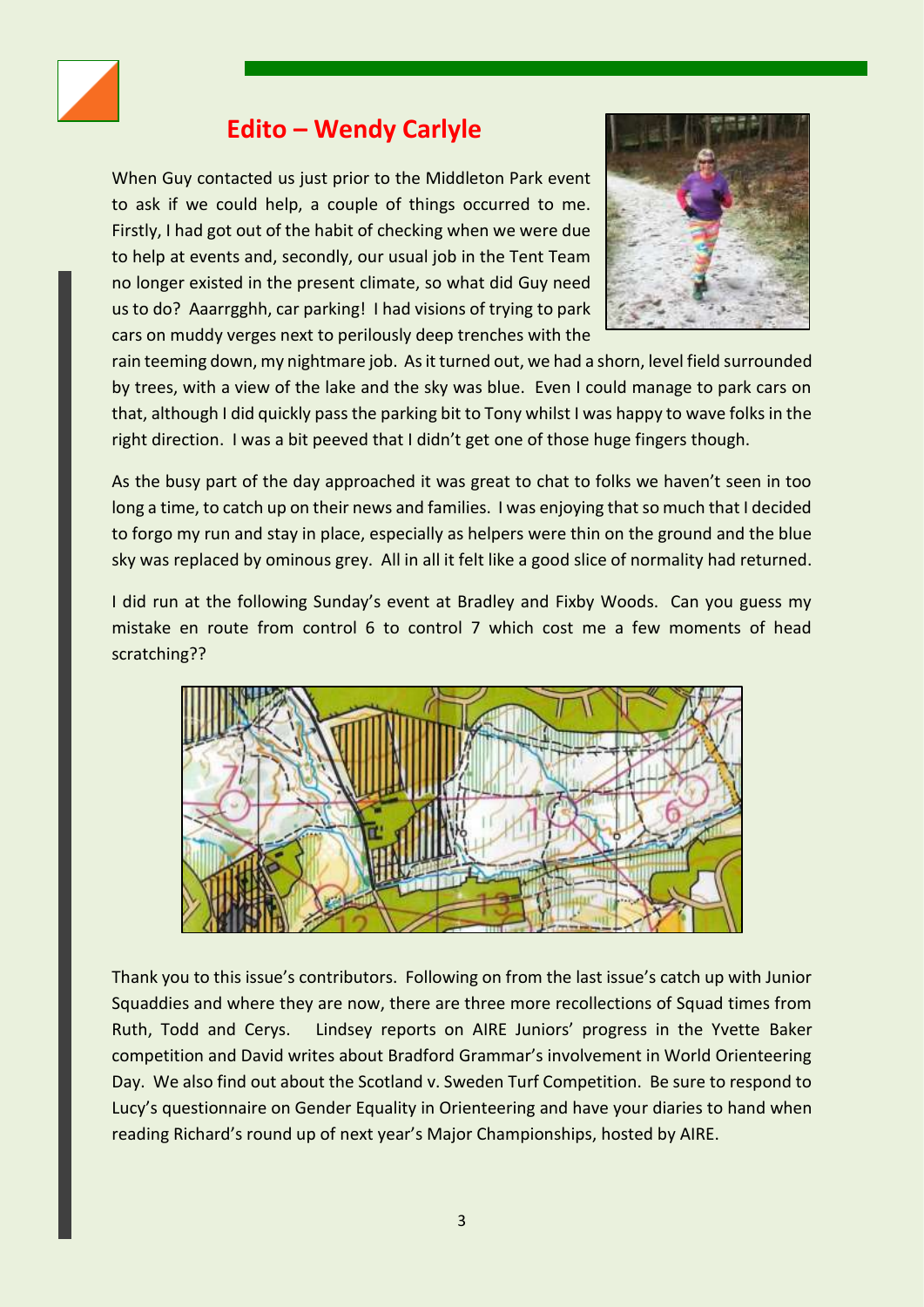

## <span id="page-3-0"></span>**Chair Affairs - David Williams**

I hope that everybody has enjoyed the programme that the club has been able to put on following the recommencement of orienteering events. We have tried to give some variety in the programme, a mix of terrain and urban events.



British Orienteering confirmed that Aire have staged the most

events (= with Forth Valley) since lockdown. So a big thank you to all the organisers, planners and helpers that have put on those dozen events.

Almost all events appear to have been extremely well attended and with over 260 at Middleton Park including circa 80 juniors for the Yvette Baker Trophy, the Regional event programme appears to be returning more to normal.

As an update on the last issue the new Permanent Course at Bramley Fall is fully open download maps via the website page. [https://www.aire.org.uk/permanent-courses/bramley](https://www.aire.org.uk/permanent-courses/bramley-fall)[fall](https://www.aire.org.uk/permanent-courses/bramley-fall)

The marker posts are all installed at both Armley/Gotts Park and Bramley Park but the courses aren't quite open yet as Graeme is looking for a couple of volunteers who can help manufacture and fix approximately half a dozen markers to fences. The issue is each one needs a bespoke solution so if you like solving those sorts of problems and have the tools to install please let myself or Graeme know if you can help.

Literally in the first week of the first lockdown we had organised a First Aid course which was to be run by Will Patterson but was therefore cancelled. The club needs to have First Aid cover at events and now that Lockdown is being lifted to the extent that proper First Aid courses can be run then we want to get this back in the Diary. We are hoping to go forward with two formats of course. A 3 hour evening course to be held at Leeds University which will be run by Will. This will be ideal for those wanting just an introduction and those needing to refresh. A full 2 day weekend course which is suitable for those wishing to have extended skills in mountain or wilderness first aid, to help a casualty in remote areas, to take control of an incident in a hazardous environment and direct others. Successful completion of the course results in a first aid certificate specifically for outdoor activities. The club is looking to provide free places on the course so if you can confirm interest through me. [chair@aire.org.uk](mailto:chair@aire.org.uk)

We have had a few requests for club kit and Jack Cooper will be putting a note on the website shortly to coordinate a new order for O tops and those really smart club Jackets. Juniors who have not already received a free O top but want one please liaise through Junior coach Lindsey King.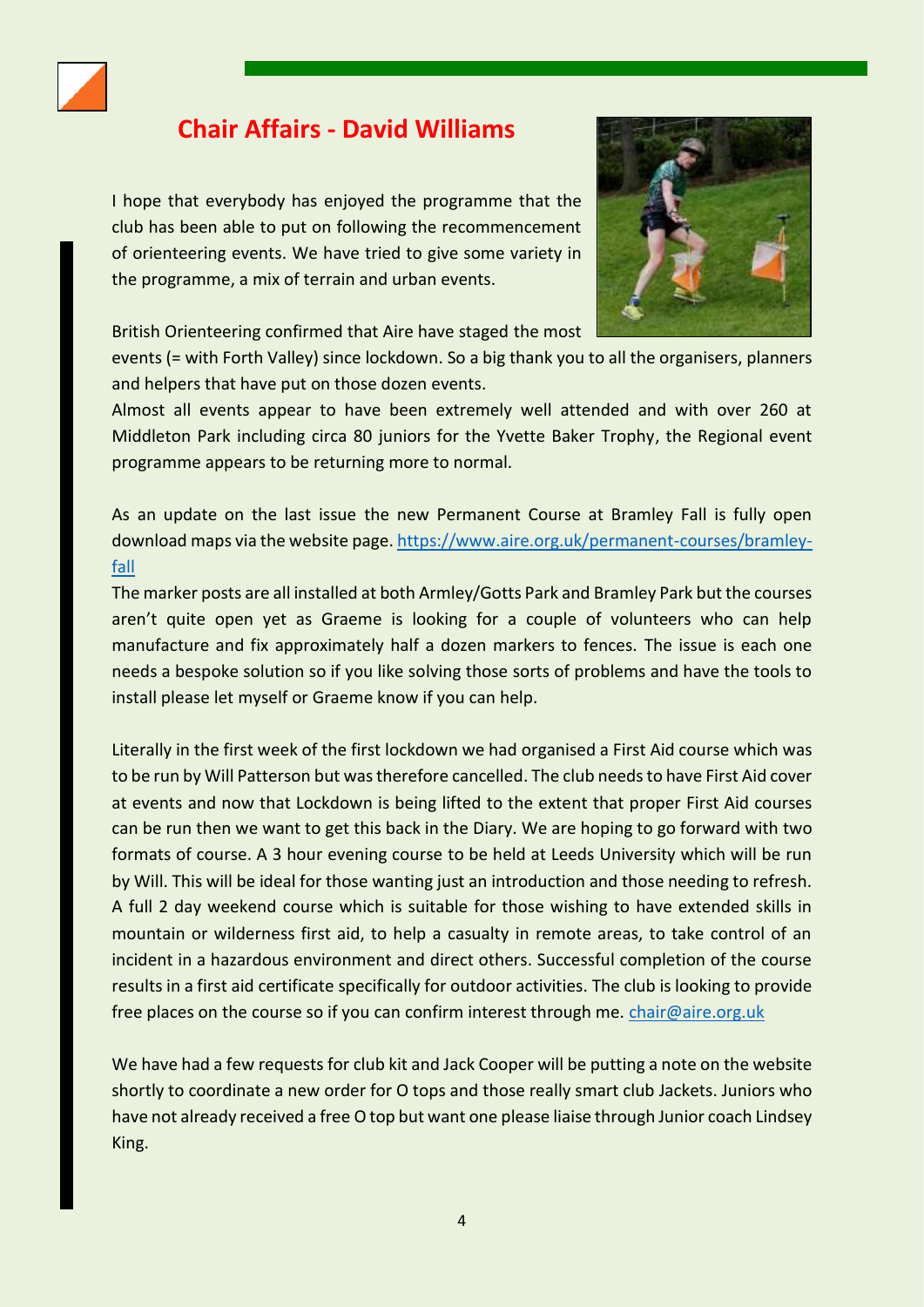

## **Yvette Baker Trophy – great results – Lindsey King**

<span id="page-4-0"></span>A huge, big thank you to thirteen Aire juniors who ran for the club at the Yvette Baker heat at Middleton Park. TEAM AIRE was:

Jack, Jake, Tom, Annie, Megan, Katie, James, Harry, Henry, Jack, Bethan, Charlie & Kate.

Although SYO (South Yorkshire) scored more points - 899, we had enough runners to score on each course meaning that we were only a few points behind- 861, despite their large turnout. That is a brilliant achievement when many of you have done so little orienteering for a year.

Highlights were Katie who finished smiling though dripping wet with rain and Kate who persevered on a tricky yellow course in her smart new Aire top.

Here are the results [https://www.aire.org.uk/results-archive/2021/2021-05-16-middleton](https://www.aire.org.uk/results-archive/2021/2021-05-16-middleton-park/Yvette-Baker-YHOA-Trophy-and-Shield-Heat-Results.pdf)[park/Yvette-Baker-YHOA-Trophy-and-Shield-Heat-Results.pdf](https://www.aire.org.uk/results-archive/2021/2021-05-16-middleton-park/Yvette-Baker-YHOA-Trophy-and-Shield-Heat-Results.pdf)

And even better, we have been selected for the final of the competition on  $4<sup>th</sup>$  July. The challenge is that the final is at Westonbirt Arboretum at Tetbury in Gloucestershire which means finding nine juniors able to travel there and back over the weekend. I am hopeful… will keep the club posted if we manage it.

That last-minute post-lockdown training on Otley Chevin was well worthwhile. We practised racing skills: starting a race, checking control numbers, racing to the finish, mini colour standard courses and a dibber dash.

Lindsey King – Coach

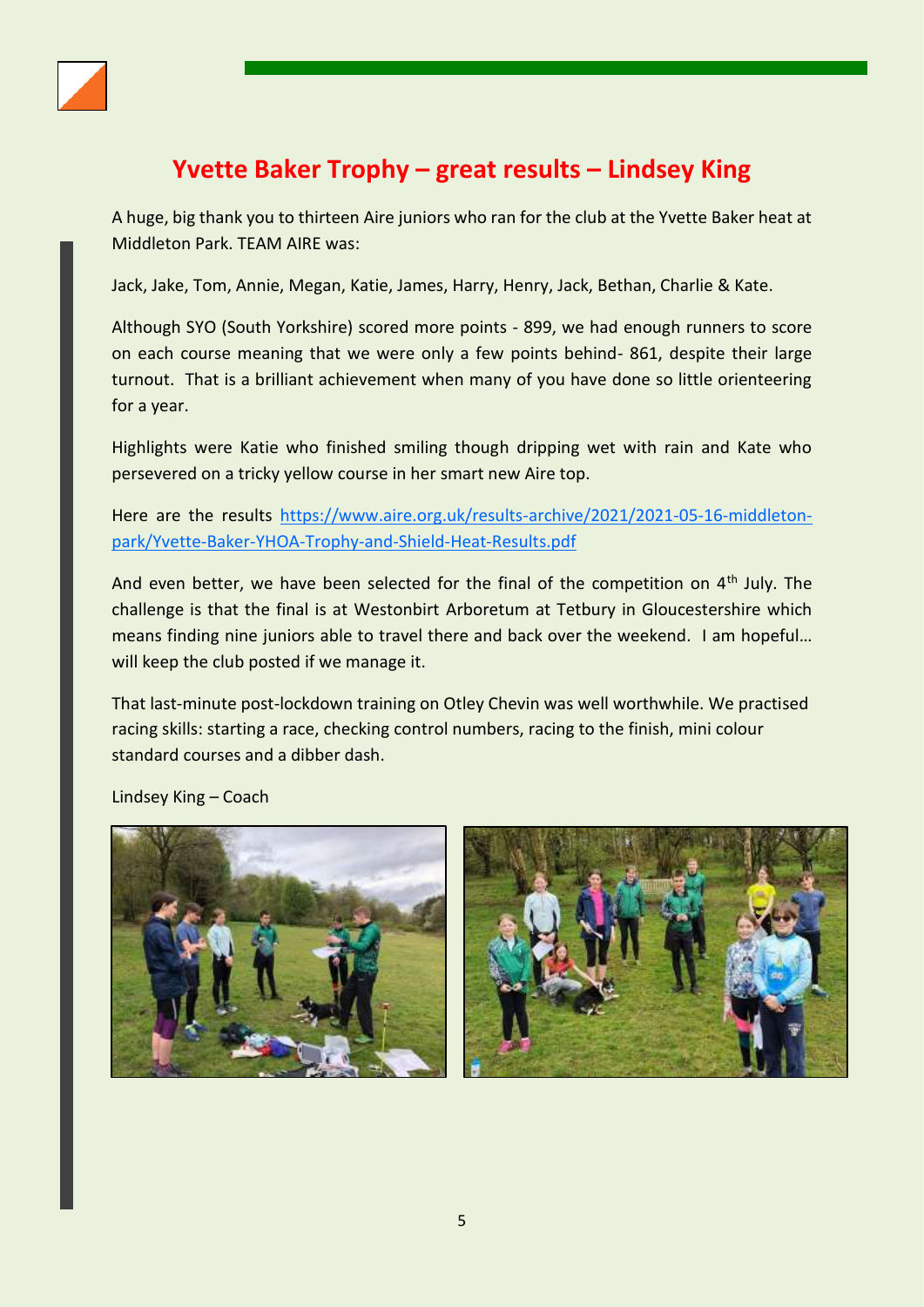

## **World Orienteering Day, 19th May – David Alcock**

<span id="page-5-0"></span>We all know the excitement of a score event. To many of us, the physical and mental challenge, heightened by the need to perform against the clock, is one of the most appealing manifestations of the sport!

For the past four years out of five (can anyone think which year was missing?) I have arranged a World Orienteering Day event for pupils at my school, Bradford Grammar. Tony Carlyle has helped me on the day with all these events and Simon Marland and Lindsey King have been generous with their loan of SI kit to add to the BGS SI kit to enable the event to run.

Year 7 and Year 8 pupils – all 230 or so of them – are led safely across Keighley Road to the beautiful and serene Lister Park and, for half an hour it becomes much less serene but much more buzzing with life, as teams of three to four students zig-zag hither and thither, visiting as many grippled checkpoints as possible. We have run the event with pin punches, but the electronic timing kit is a real hit, and its use, and the event itself, has helped in the recruitment of several orienteers to the ranks of the school club – and indeed Airienteers now has a few members who first tried the sport in Year 7 or 8, either at a WOD event, in a Year 7 activities slot, or in the lunchtime club.

Have a think about how you might help a school or club near you to get involved next year – or indeed at another point in the year (there is another WOD/WOWeek in 2021 on 8-14 September: <https://orienteering.sport/world-orienteering-day-2021-two-opportunities/> ). You might just enthuse a new generation of young 'cunning runners' or you might just plant a seed of engagement with the outdoors that will bloom in the future. Please ask me for advice if this appeals to you!



David Alcock, Airienteers and BGS Orienteering Coach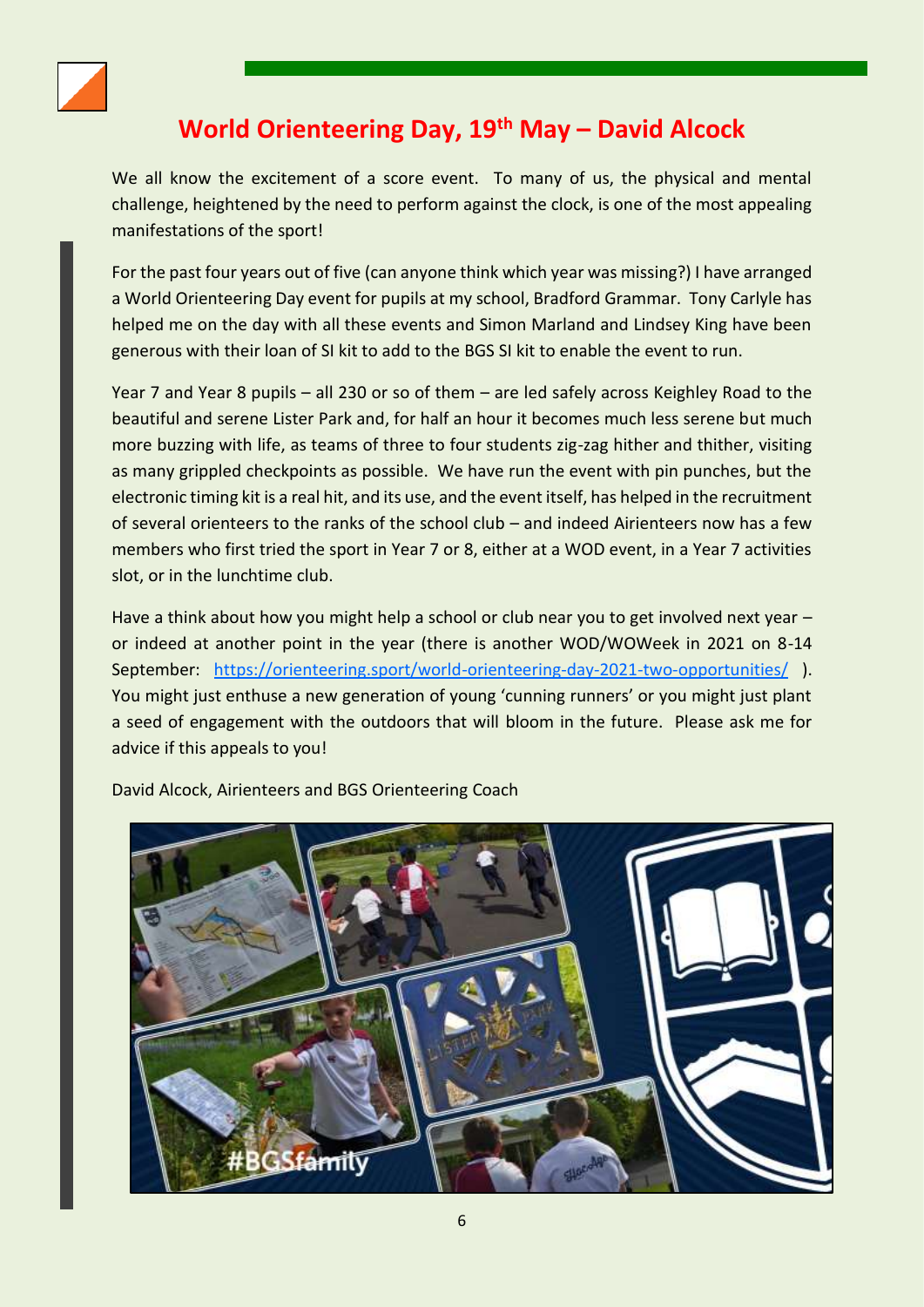

## **Gender Equality in Orienteering – Lucy Haines**

<span id="page-6-0"></span>Hello Airienteers! You may have all noticed the conversations going around regarding gender equality in orienteering which have re-surfaced this year. If you haven't listened to 'The Run In' podcast episode on the topic yet, I would do so immediately (after reading this). Edinburgh University Orienteering Club (EUOC) have strong feelings about gender equality in orienteering, agreed following our live discussion evening surrounding the topic.

Following on from our discussion we formed a focus group, aiming to raise awareness about these gender inequalities and to kick-start change within our sport. Since our initial event, Scottish Orienteering have hosted a panel-discussion around the subject. Now we would like to share what action we believe should be taken to the general orienteering public who may not know of the inequalities, or may not be bothered about them. There are three main points of discussion which we believe are important to address.

Firstly, significant differences in winning times is a major source of inequality within orienteering. Within elite categories, when planning for the men's long race the aim is a 90 minutes' winning time, whereas the aim for the women's race is only 70 minutes, but why? Do we really think that women are incapable of running for 90 minutes? Looking to other running-based sports, women and men run the same course in a hill race, or distanced-based disciplines (eg marathon, 10km, etc). Whilst we aren't suggesting that women run the same distances as men, it seems reasonable to ask for equality in winning times, just as is present in the sprint and middle disciplines. In addition to making women feel respected, a 90 minute long race brings new challenges which women are currently missing out on: more gamechanging long legs, more technical terrain reached and more tactics required to win to name a few. In Sweden, equality of finishing times is being currently adopted by the Swedish Federation, and the IOF has just announced that increased winning times for women in the long-distance events are being considered. These developments are a step in the right direction, and proves that there is no reason why Britain can't be doing the same, and start the change we want to see.

This isn't just a problem for the elites, but every female junior orienteer faces discrepancies in course lengths as they progress through the sport. From as young as 14 years old there is an expectation that girls run shorter courses than boys. Just looking at the JK long in 2019, the M14 winning time was 45:32 (5.8km), whereas the W14s had a winning time of 32:48 (3.8km). What message does the winning time difference in junior categories send out to these athletes? What will girls growing up think when the boy their age are running for longer than them in every race? And what message does this imbalance give to the boys?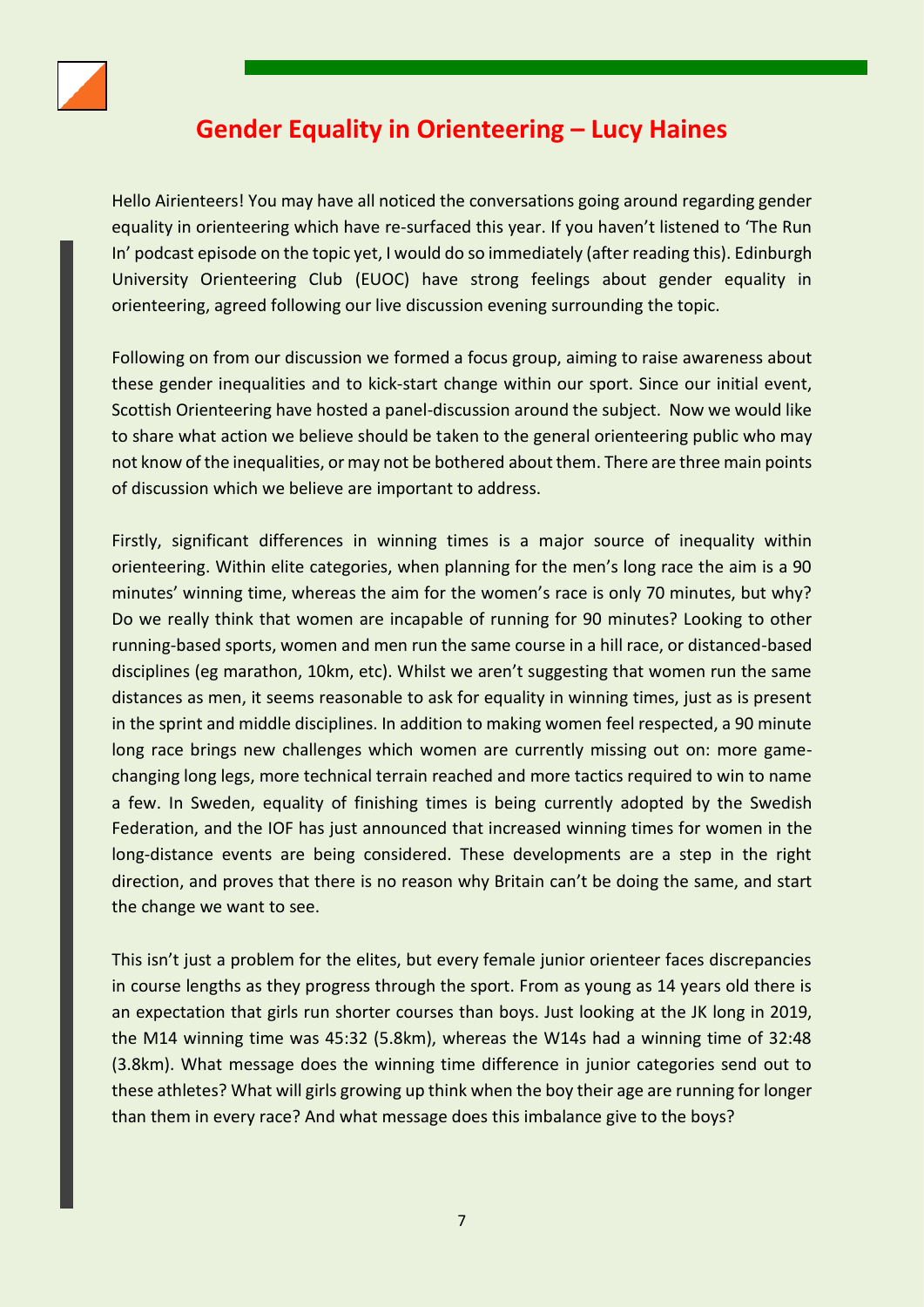

What's more, running for a shorter time inevitably leads to the expectation that as girls move up through the sport, they will run shorter courses, and feel less competent in completing anything longer. This may be a reason why increasing women's winning times could be faced with opposition; after all, it would mean changes to training plans for the athletes involved (in the elite categories in particular). We aren't suggesting these changes are made overnight; there would be more of a staggered equalisation (taking up to around 3 years) in order to allow athletes to adapt their training programmes. Looking long term, the more equality within the junior age classes means that by the time these female athletes move into the senior age classes they will be used to running the same length of time as the men. The sooner we implement equality in all age categories, the sooner it becomes the norm and the sooner girls and women feel completely comfortable orienteering for a longer time.

The second point we believe is important to address are selection inequalities within Britain. You only have to look at the membership of the squads on the British Orienteering website where you will find that the men's senior squad is made up of 14 athletes and the women's squad has only 10 athletes. The junior Talent Squad has 11 men and only 7 women - why is this? Are there simply more male athletes meeting the standard and if so, why? Additionally, there is a tendency to take a full squad of men to international competitions, but not a full squad of women. It appears that selectors measure the performance of men with that of women by looking at minutes behind the leader. Any such comparisons are meaningless and irrelevant of course. Women have to be compared with women and men with men. You may say that numbers are not important, and that if athletes are not reaching the required standard they should not be selected. However, the converse argument is that a talented individual who does not get selected, misses out on valuable opportunities to develop and gain experience, which they can draw on to aid improvement and they may resultantly become demotivated. If this is happening more in women's orienteering than men's then the knock-on effect is that talented women will be lost from the sport and up & coming athletes may miss out on valuable opportunities to compete at a high level. Furthermore, there is a big drop off of women in the W20 class, which is not reflected in the men's competition. Is this related to selections? Perhaps not for everyone, but it certainly is a contributing factor for some. The people in EUOC have numerous friends across the U.K. who have dropped out of orienteering because of, and we quote, 'unfair team selections'.

Finally, we believe there is still a lack of education around female physiology and performance, the importance of the menstrual cycle for training benefits and female health and the risks associated with Relative Energy Deficiency, burnout and Chronic Fatigue. Within EUOC we are working on educating our members on these topics and looking into how we can best support our female athletes. Other groups such as The SOA and ScotJOS are doing the same, however should training on female physiology and athlete health be compulsory for all coaches? Should the BOF talent squad and JROS have access to this information every year from a professional? EUOC believes so.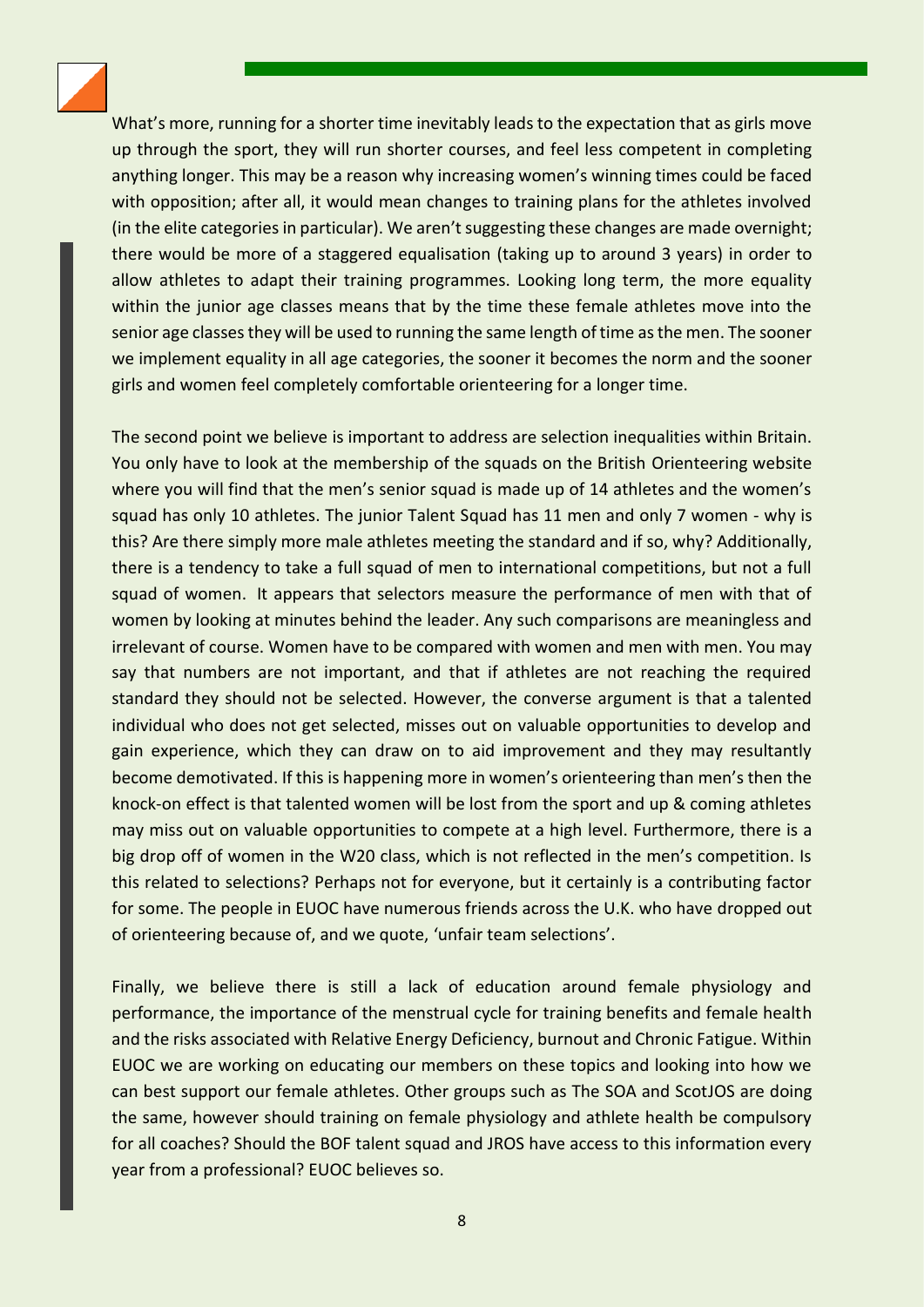

Ultimately there is a lot that can be improved within orienteering (like JK trophy title names!), even if you feel like there's no need for change or if you don't see the impacts of these inequalities. The reasons for gender inequality in orienteering are outdated: we shouldn't just accept something because it is 'tradition'. So what now? Firstly, we encourage you to listen to The Run In podcast episode referenced, (available free online) then start a discussion with your club or family members, and personally think about how you want your children or grand-children to experience orienteering.

We would also be grateful if you filled out our anonymous survey to find out opinions on these topics within the orienteering community - whether you agree or not with our goals we would appreciate your input.

#### SURVEY LINK: <https://forms.gle/9yYxrwQZEqJLHVgC9>

If you have any questions about anything mentioned, or anything else you think is important surrounding gender equality in orienteering, feel free to get in touch at [secretary.euoc@gmail.com](mailto:secretary.euoc@gmail.com) or through the 'Edinburgh University Orienteering Club' Facebook page.

Thank you for taking the time to read this, Edinburgh University Orienteering Club (EUOC)

(Much food for thought here Lucy, thank you. Ed)

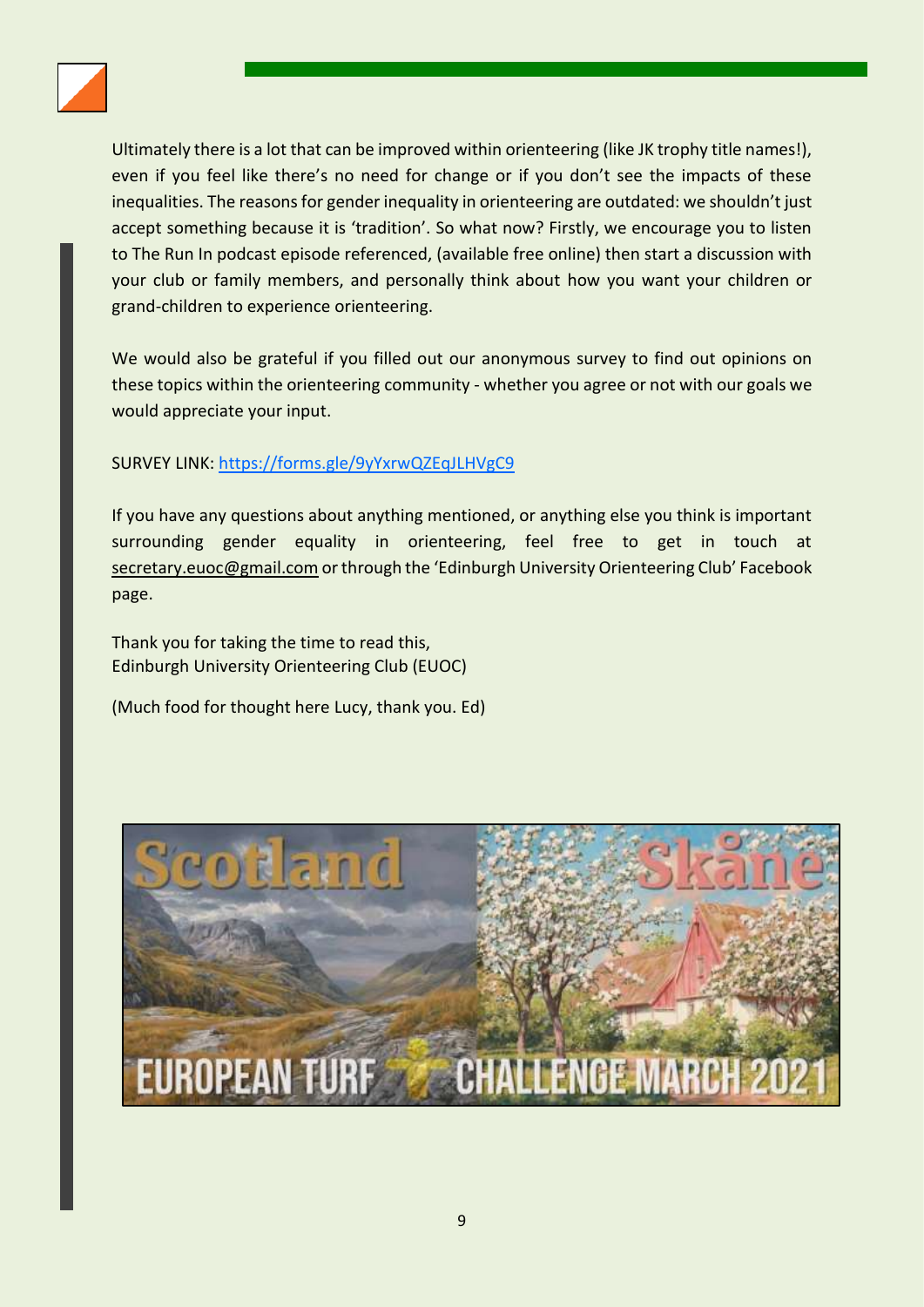

## <span id="page-9-0"></span>**Scotland v Skane Turf Competition – Crawford Lindsay**



By now, I expect many of you will have heard of Turf, but in case anyone hasn't, it's a location-based online game, played on a smartphone using the phone's GPS – you go to the physical location of a virtual turf zone to earn points. I first heard about it from the Nopesport discussion forum, way back in 2014, and several orienteers took it up then. Despite me explaining Turf at every opportunity to anyone who would listen, no-one in ESOC took much

notice until the spring lockdown last year. With orienteering events cancelled, an alternative map-based activity (giving infinite possibilities, like a huge score event) was very attractive, and lots of ESOC folk took it up.Turf is based in Sweden, and the Swedish guys who run the game soon noticed the increased activity, and rewarded us with lots of new turf zones to visit. Not long after that, Skåne (the southernmost region of Sweden) challenged Scotland to a regional competition. There was sufficient enthusiasm to accept their challenge, and I was



persuaded to be team captain, fully expecting to be soundly beaten.

Contacting other turfers and organising the team took a while – after a slow start, there was a last-minute rush as word of mouth got going. In the end the Scotland team had 119 members, 20 of them from ESOC, plus some from other Scottish orienteering clubs including CLYDE, FVO, INT, and MOR. Any form of transport is allowed - a few went entirely on foot, most cycled, and some did a bit of both. No-one admitted to turfing by car!

The competition ran for four weeks, from 11am on Sunday 7 March until 11am on Sunday 4 April, with points awarded in 3 categories every week, plus 3 additional points for the overall totals in each category, giving 15 points overall. Each week, the top 80% of the team's results in each category were included in the competition scoring - so someone might count for one category but not another, and the counting people could vary from week to week. This meant that people could take a week off for other commitments if they needed to.

Scotland got off to a good start in Week 1, then to our dismay Skåne steadily drew ahead being veterans of Turf competitions, they knew the best strategies. Although there was valiant overnight action at the end of the week from several ESOC turfers, Skåne won 2 categories, taking the lead. In Week 2, Scotland enjoyed fine spring weather, while Skåne had snow, which held them back, and Team Scotland moved into the lead in all 3 categories. We managed to keep this lead, bringing the score to Scotland 4, Skåne 2, to our surprise. Skåne stormed ahead again in Week 3, and Scotland struggled to catch up. Many Team Scotland members were again turfing at unusual hours in poor weather over the next weekend.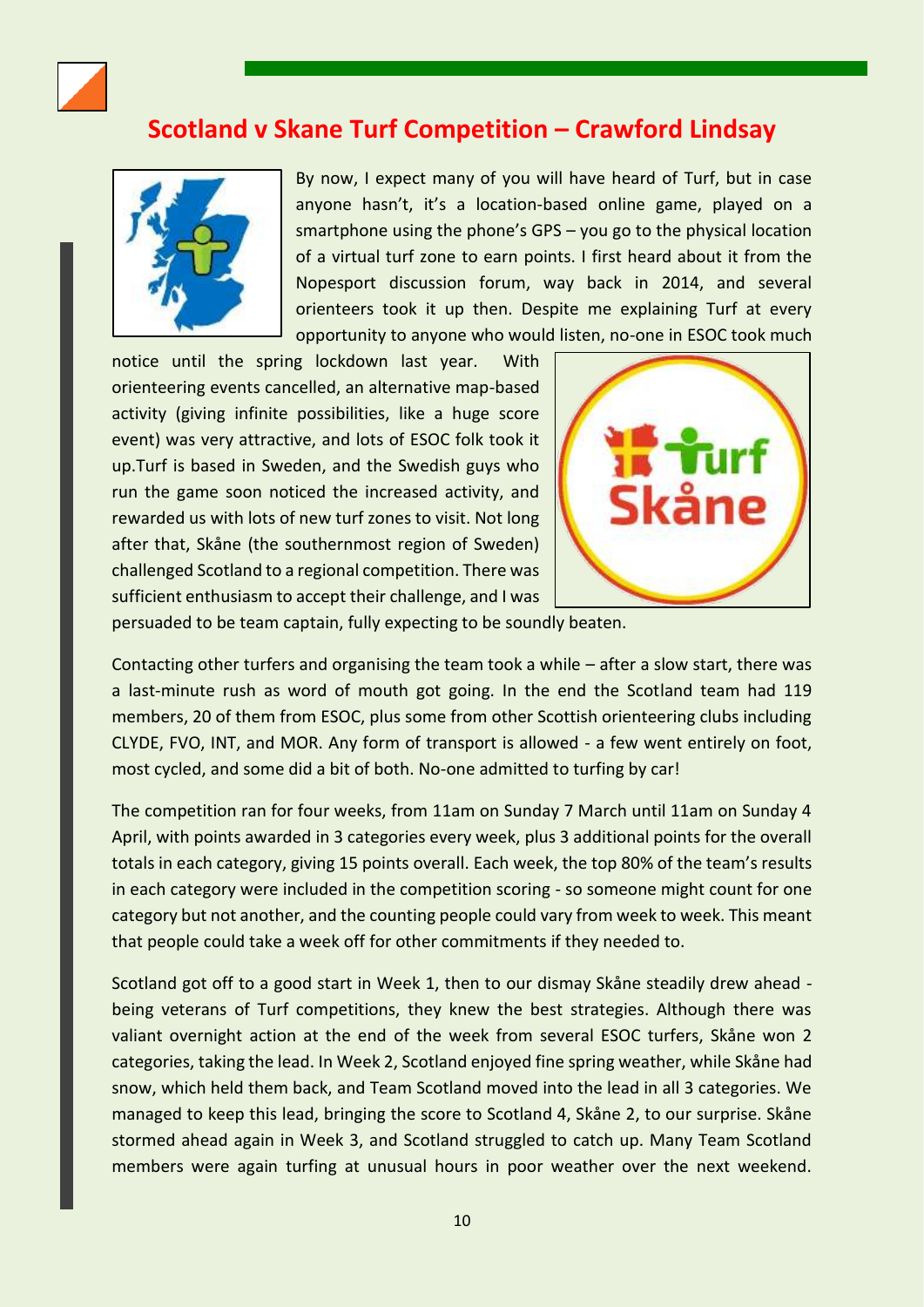

Changing the clocks added to our woes, meaning an even earlier start on the Sunday! Although we did overtake for a while, Skåne again won 2 categories, so the score at the end of Week 3 was Scotland 5, Skåne 4.

Going into Week 4, there were 6 points to play for, and although we were in the lead, we weren't optimistic. We had a good lead in one category, which was likely to give us 2 more competition points (for Week 4 and overall), but most felt that the final result would probably be a 7:8 defeat. We pushed on regardless, and the Easter weekend holidays meant that everyone had some extra time for a final push. People in several different places worked out loops of turf zones, and then cycled round them over and over again, taking and retaking zones from one another to gain huge amounts of points. In Edinburgh, this continued for most of the Saturday night! Skåne had a similar strategy, and the competition was excitingly close until the very end, when to our utter amazement, Scotland took the lead in all 3 categories, eventually winning 11:4.

It was an exciting and busy month – everyone rose to the challenge, and the overall average of zones taken by Team Scotland members was 1,732 (some did over 5,000). I covered 1,844km altogether, far more than in a usual round. Most of us didn't know one another beforehand (and some had never turfed before), but with lots of chat throughout the competition, we have made new friends, although we haven't met many of them yet. ESOC has even recruited some of the Edinburgh-based turfers. Everyone seemed to enjoy it, especially all the new places they'd found in their local area while continuing the search for zones. Since March, most people's turfing has been a bit more relaxed, but there are sure to be more competitions in future! And now we can travel further, there are so many new places to explore.

There's more information about the competition, plus some general articles and lots of background information about Turf, on the ESOC website: [https://www.esoc.org.uk/category/turfC](https://www.esoc.org.uk/category/turf)rawford Lindsay (turfnick CSL), ESOC

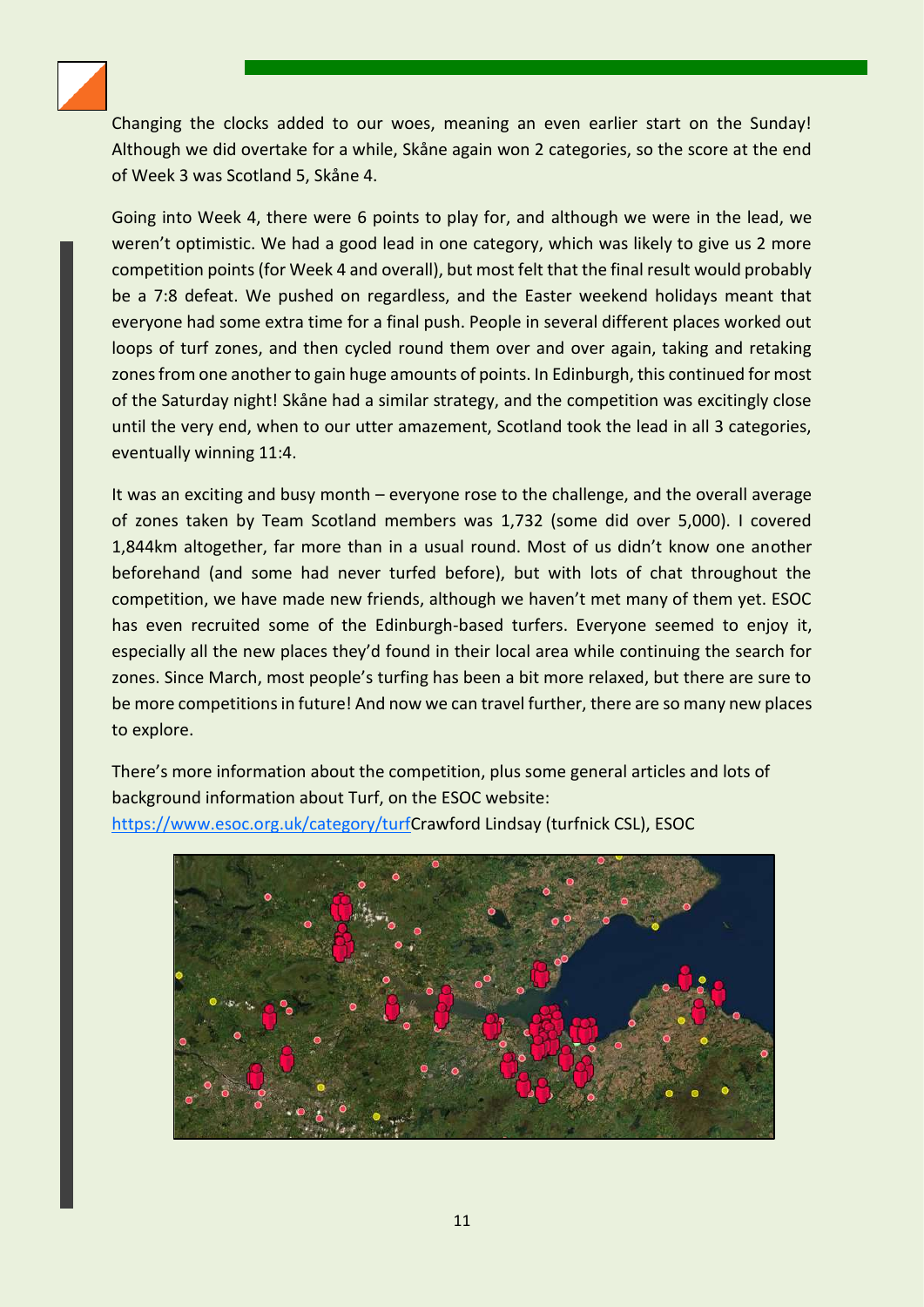

## **Where Are They Now? Continued…**

#### <span id="page-11-0"></span>**Ruth Ker**

A few familiar faces at the Aire camp, JK Relays 1983 (roll-on pop up tents), and the beauty of old Aire kit, best worn with red 'bramble bashers' – me finishing at the Home International in Scotland 1982.

I'm an exact contemporary of Sue Allen (Bett) so now you have an equal oldest respondent. We went from the Yorkshire Squad to the British Junior Squad together. I made a brief appearance in the British Senior Squad before having my first baby. I've managed to win most things at some point



with my highlight being final year at W35 when I was flying and managed a clean sweep, including the relays for Aire. These days I'm rather good at finishing th.

After staying in Leeds for many years and remaining a member of Aire, I moved to Harrogate in 2014 and became a Claro. Claro have benefited from my children growing up and me being in a position to finally start giving back to orienteering as Planner, Mapper, Secretary, Membership Secretary, Relay Captain etc. Claro also benefited from my recruitment to their ranks of Quentin Harding so now we have a veritable hive of orienteering activity at home.

I orienteer as much as possible. For considerable periods, as a single mother of three challenging children, this was not at all. Now, when I could be enjoying loads, there's none on. Ho hum. (Ruth sent her memories before restrictions lifted, Ed.)

My clearest memories of the Squad, honestly?! Boys. Growing up in an all-girls household and going to an all-girls school, the main perk of being a Squaddie was boys.

Squaddie 1981-1985, and I did some coaching afterwards I think.

(The photo shows Ruth and Quentin at the start at Dawson Wood recently. Ed.)

#### **Cerys Jones**

I saw the article in Aire Affairs about the YHA Junior Squad and thought I'd share my memories.

I think I was a member from around 2007-12 and one of the stand-out memories for me was the trip to the O-ringen in Sweden, I can't remember which year it was but I remember swimming in the river after the events, picking bilberries to make a crumble one day (I also remember we found out custard doesn't exist in

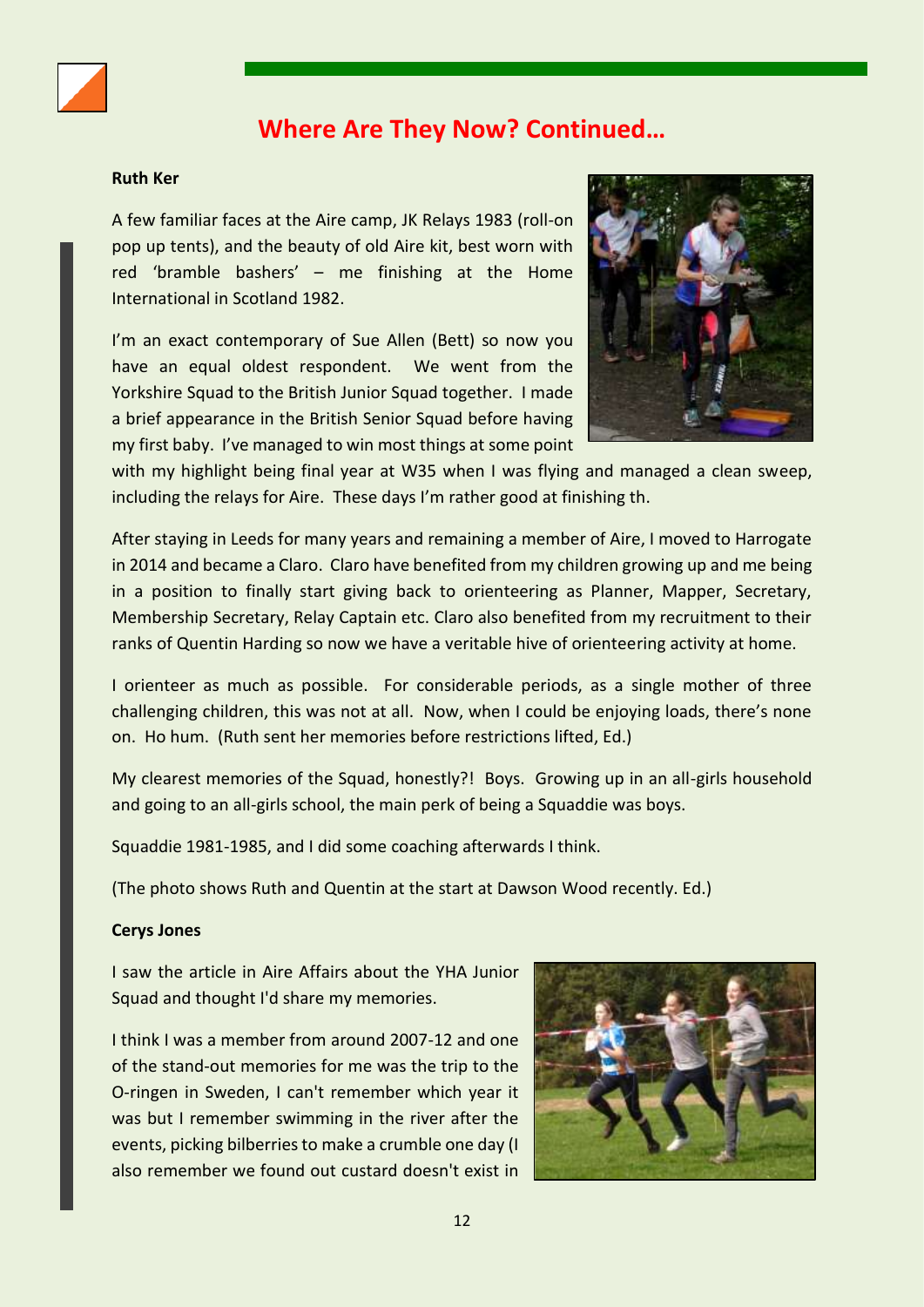Sweden! Or at least not what we thought was custard), and then getting very lost during the orienteering but having a great week overall.

I also have a lot of fond memories of the squad weekends in North Yorkshire and the Lakes, for some reason I really remember the school we quite often stayed at in North Yorkshire (maybe in Thornton le Dale?) and of course Nev's snoring!

I'm currently living in a small city called Loja in the south of Ecuador, I moved out here in November and I'm teaching English here at the moment. I've not orienteered much in recent years but occasionally went to a few events with my Dad when I was back in Baildon. I've kept running, it took me a while to get used to the altitude (2000m!) but I'm very much enjoying life out here.

(Wow that altitude training will stand you in good stead on your return Cerys! The photo shows Cerys (in her Squad top) bringing in her relay team in first position at the JK in 2009. Florence and Beth made up the team. Ed.)

#### **Todd Oates**

My family and I moved to New Zealand just after the Millennium when I was 16; I lived there for eleven years and started working life as a Physio.

I took O quite seriously to get selected for JWOC in my M20 years. Things really didn't go to plan though... I had to get my appendix out a couple of days before the races in Spain and had a troublesome injury all through my final year as a junior.

I'm living and working in Ealing, West London, as a Neuro-Rehab Physiotherapist. I hope to move back North soon for better countryside! I lived in Cumbria for six years after returning from New Zealand and loved all the orienteering, fell running and cycling there.

Even if Covid hadn't hit I'd be doing very little O at the moment. The last few years have been plagued by foot and Achilles issues, so I've taken to cycling to get my exercise 'fix'. On the bike I like to do uphill Strava segments to test myself and see how my training is going (I like the fact that people can't just get faster by buying expensive aerodynamic equipment). It seems that wherever you go, Aire's Ian Nixon has done all of them before, so I get a target time! I did my first Hill climb races last year. If I had a mountain bike I'd probably give MTBO a crack.

My orienteering peaked in the early 2010s when I raced some World Cup races for the NZ senior team. That said, I could never really put out consistent performances I was proud of. I don't think I trained my technique half as much as I should have. I just did a lot of running training. Despite that, I wasn't going to get three minutes faster over 10km to keep up with the top elites from my generation like Scott Fraser, Graham Gristwood and Murray Strain.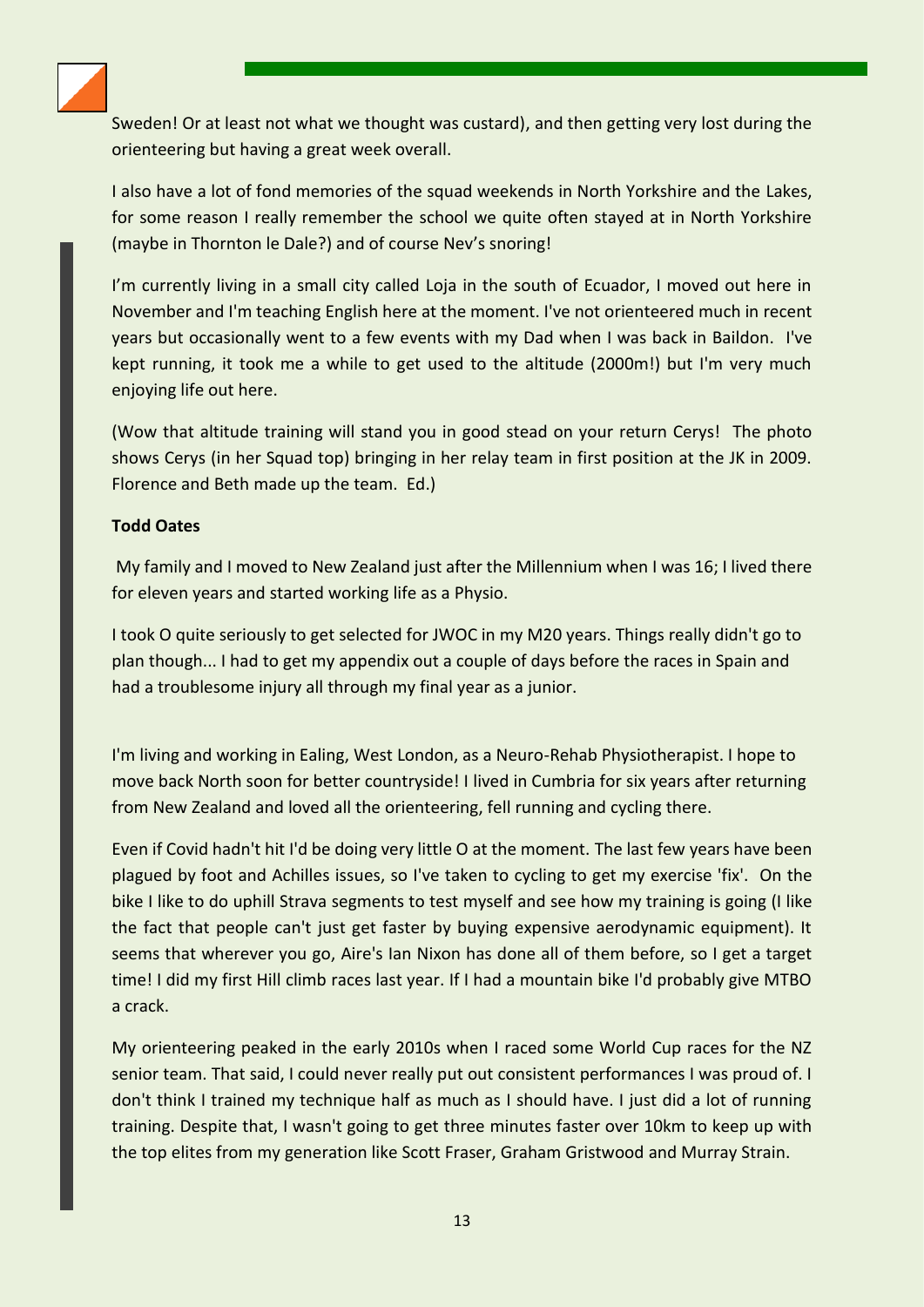

I didn't have the focus to go and do two or three O technique sessions per week and I think I grew more interested in fell running because it had more of a team ethos. Living in the Lake District didn't hurt!

I think I was a Squaddie from 1997-2000. I got into O with Martyn Gill and Pat Wherity driving the Ermysted's school mini-bus all over the place. Those guys were brilliant teachers, coaches and piss-takers! I lived in Buckden and luckily Martin Kingham (another lad at my school from the Dales) got into O too. It meant our parents could share driving duties up and down to Skipton or farther afield.

I remember squad weekends invariably being a physical beasting (sort of self-inflicted to oneup your mates) on a Saturday which always culminated in a frantic star-relay, a massive plate of stodgy spaghetti bolognese, sleeping on a village hall floor and then going to a colour-coded event on the Sunday.

To this day my mum still brings up that she drove a car load of 15 year-olds to the South West and back to stay at the Brittas Empire's Leisure Centre for a Junior Inter-Regionals. Brit-Pop and S Club 7's song 'Reach' seemed to be the only thing playing on the radio. I'm not sure she ever recovered.

I agree with Tom van Rossum about the "golden years"... We were just lucky to have a high standard of people to race against every weekend. The 1999 BOF M/W16 'A' tour to Halden, Norway, selected eight girls and eight boys. Four of each were from the Yorkshire Squad!

We were training in Norwegian forests feeling like it was kind of a Yorkshire Squad trip! Fortunately we didn't have spaghetti bolognese every night.

The Yorkshire contingent were: Becky Carlyle, Anna Jagan, Heather Gardner, Jo Willis, Jonny Kendall, Tom van Rossum, Matt Speake and I. I think I scraped into that tour as one of the least talented!

We also had a lot more people who were high standard orienteers in the squad: Martin Kingham, Tim Bean, Matty Burden, Rose Burden, Danny Adams, Rob Patterson, Tim Patterson, Kathy van Hee & Freya Jagan that I can think of.

Those were low-tech times: baggy polyester clothes, copying the course onto your map with a red pen as part of your race; clip cards; results were a hand-written paper stub stapled onto a string at the event centre (until they were mailed out to you in your self-addressed envelope); I even had to pre-soak my O shoes in water so they were flexible enough not to tear my feet apart. There were positives though. It's definitely a good thing that phones with cameras were just sci-fi at that time, there's very little evidence of our 'fashion' choices, hairstyles, pyjama-type O kit and that's not to mention some of the escapades that happened in and around village halls, leisure centres and a on a certain ferry journey!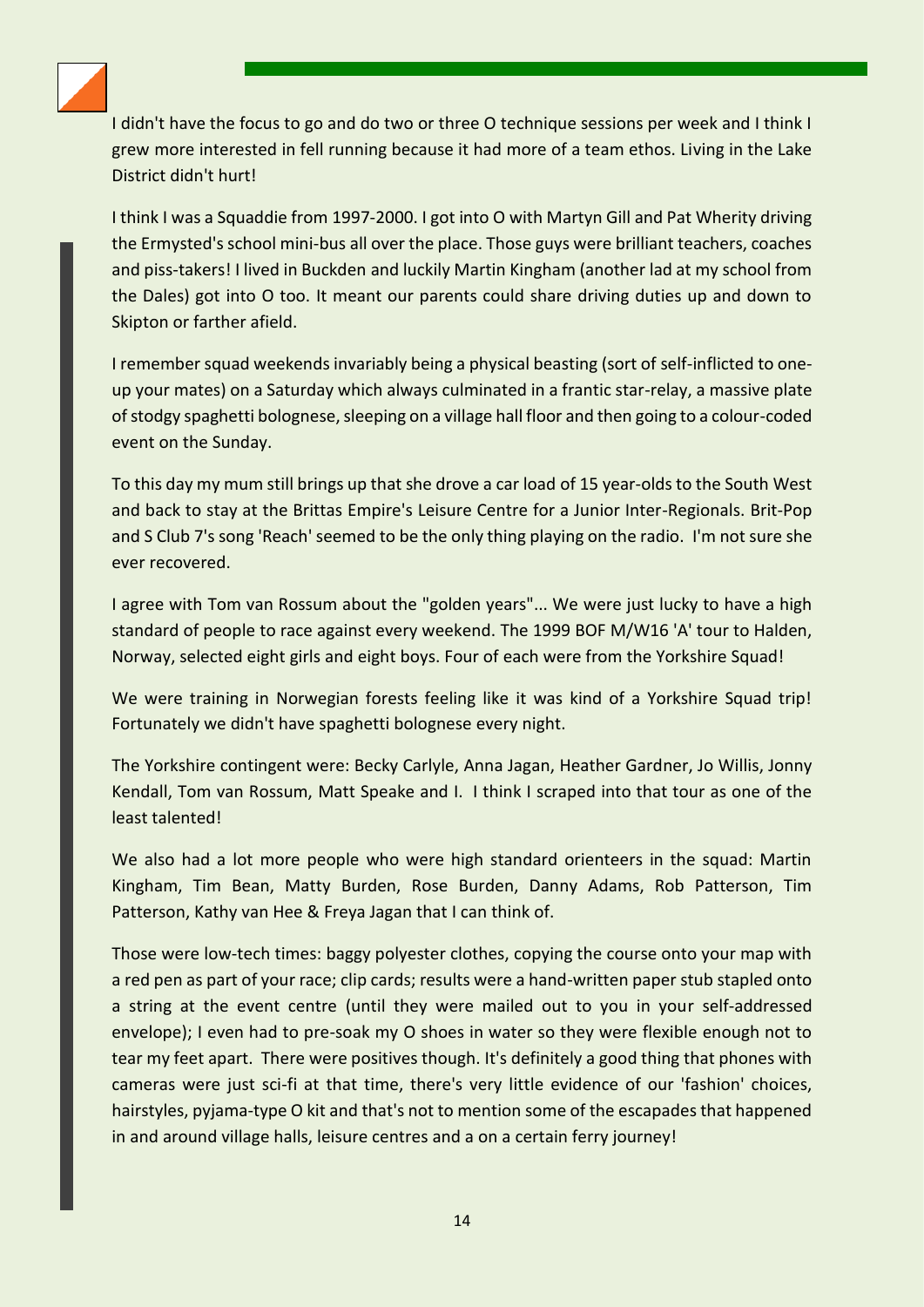

## <span id="page-14-0"></span>**AIRE to host major championships in 2022 – Richard Foster**

After the success of hosting the British Orienteering Championships in 2019, we are once again hosting major championships in 2022.

The British Night Championships, last organised by AIRE in 2014 in Middleton Park, will be held on Ilkley Moor on Saturday 19<sup>th</sup> February 2022 and will be accompanied by a UK Orienteering League (UKOL) national level event on Sunday 20<sup>th</sup>, using Ilkley and Burley Moors. The night event is being planned by Tony Thornley and the day event by Rob King and both should be challenging events suitable for a British Championships weekend!

We will also, for the first time ever, be hosting the British Sprint Orienteering Championships at Leeds University, last used for the 2016 JK sprint race, on Sunday 12<sup>th</sup> June 2022. Look forward to fast and furious campus orienteering planned by Richard Foster.

Please keep these dates free and we encourage as many people from the club to look to run these events as possible. We'll also need lots of volunteers to make the events run successfully, so keep an eye out closer to the time for these calls.

If you're not planning on running competitively at these events, then offers to assist with control hanging would be gratefully received. As would any offers to collect controls too!

The Sprint Championship event will also be accompanied by the British Mixed Sprint Relay championships on Saturday  $11<sup>th</sup>$  June, to be held at Beckett Park and Leeds Beckett University. Although this is an AIRE area, this will be organised by the other clubs in the YHOA, so we'd like to get as many teams out from the club competing as possible! The sprint relay event at Bradford University in 2019 was great fun!

**Embargoed Areas**: Because these events are all major championships, the area of Leeds University/Woodhouse Moor, Beckett Park and Leeds Beckett University and Ilkley and Burley Moors are now all embargoed for orienteering  $-$  both for competing and training  $-$  if you intend on running the champs competitively. This includes permanent and virtual (e.g. Maprun). You can still access the areas for non-orienteering purposes. The full BOF embargo policy can be found in the "Rules of orienteering" here (Appendix A.1 of the link "British Orienteering Rules and Appendices Issue 3.9): https://www.britishorienteering.org.uk/rules and you can see a map of the extent of the embargoed areas via the webpage here: [https://www.britishorienteering.org.uk/embargoed\\_areas](https://www.britishorienteering.org.uk/embargoed_areas)



## <span id="page-14-1"></span>**Acorn event weekend - 12th/13th June**

Don't forget the CLOK Acorn O-holiday weekend near Whitby coming up.